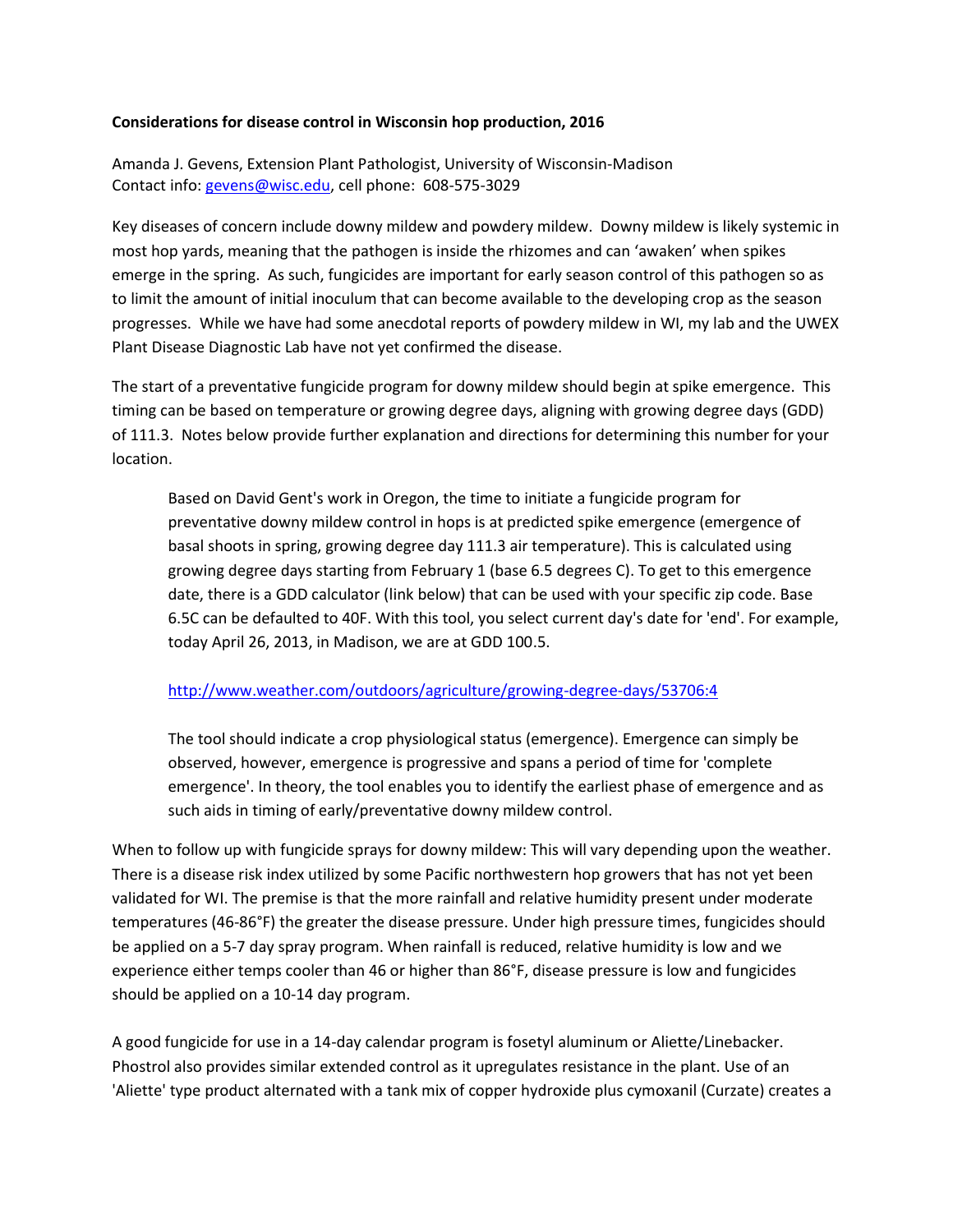sound program. Western states also alternate with copper hydroxide (ie: Kocide) and trifloxystrobin (Flint) in control of powdery mildew.

Below, I have outlined a general foliar fungicide program by calendar for Wisconsin hop yards with additional notes in the right-hand column. If you raise other crops and have familiarity with common base protectant fungicides, remember that **you cannot use captan, chlorothalonil, or mancozeb on hops.** These fungicides do not have EPA Section 2 or any other special labeling to permit their use on this crop. The only base protectant, broad spectrum fungicide for hops is copper (or copper containing formulations such as Kocide). Follow the label for appropriate fungicide usage as resistance management guidelines may limit total amount of product per acre and per season, and/or total number of applications per season. The label will also tell you of the REI (re-entry intervals) and PHI (pre-harvest intervals) requirements. Use this table as a reference along with the companion fungicide listing with complete rate, FRAC # (for resistance management mitigation), and mode of action that is available at my website:

[http://www.plantpath.wisc.edu/wivegdis/pdf/2015/Hops%20fungicides%20for%20WI%202015\\_Gevens](http://www.plantpath.wisc.edu/wivegdis/pdf/2015/Hops%20fungicides%20for%20WI%202015_Gevens%20MOA.pdfb) [%20MOA.pdfb](http://www.plantpath.wisc.edu/wivegdis/pdf/2015/Hops%20fungicides%20for%20WI%202015_Gevens%20MOA.pdfb)

| <b>Time of application</b>       | <b>Fungicide selection</b>    | <b>Comments</b>                           |
|----------------------------------|-------------------------------|-------------------------------------------|
|                                  | Active ingredient (trade name |                                           |
|                                  | examples)                     |                                           |
| Spray 1: Spike emergence (or GDD | Fosetyl aluminum (Aliette,    | The Aliette program is used in the        |
| 111.3, 6.5°C or 40°F base, Feb 1 | Linebacker)                   | Pacific northwest with good results.      |
| start)                           |                               | Fosetyl aluminum products cannot be       |
|                                  | Salts of phosphorous acids    | tank mixed with coppers. Phostrol has     |
| For southern WI this often falls | (Phostrol)                    | similar activity as Aliette. Be careful   |
| within the first week of May     |                               | with spray volume and rate $-$ as         |
|                                  |                               | concentrated Phostrol can potentially     |
|                                  |                               | be phytotoxic.                            |
| Spray 2: 2 weeks after Spray 1   | Cymoxanil (Curzate)           | The Curzate + Kocide tank-mix             |
|                                  |                               | program is used in the Pacific            |
| Roughly May 15                   | Copper hydroxide (Kocide)     | northwest with good results. Curzate      |
|                                  |                               | and Kocide are good downy mildew          |
|                                  | Dimethomorph (Forum)          | fungicides across multiple vegetable      |
|                                  |                               | crops.                                    |
|                                  | Cyazofamid (Ranman)           |                                           |
|                                  |                               | Pre-mixes that have good downy            |
|                                  | Pyraclostrobin + Boscalid     | mildew and powdery mildew control         |
|                                  | (Pristine)                    | are: Pristine and Tanos.                  |
|                                  |                               |                                           |
|                                  | Famoxadone + Cymoxanil        | Price point and availability of products  |
|                                  | (Tanos)                       | in this list may influence selection. All |
|                                  |                               | listed have performed well on downy       |
|                                  | Mandipropamid (Revus)         | mildews of various crops.                 |
|                                  |                               |                                           |
|                                  | Ametoctradin + Dimethomorph   | Resistance to Ridomil may exist in        |
|                                  | (Zampro)                      | downy mildew of WI. Contact UWEX          |
|                                  |                               | for testing to determine resistance       |
|                                  | Mefenoxam (Ridomil Gold SL)   | level in your hop yard.                   |
|                                  |                               |                                           |
|                                  |                               |                                           |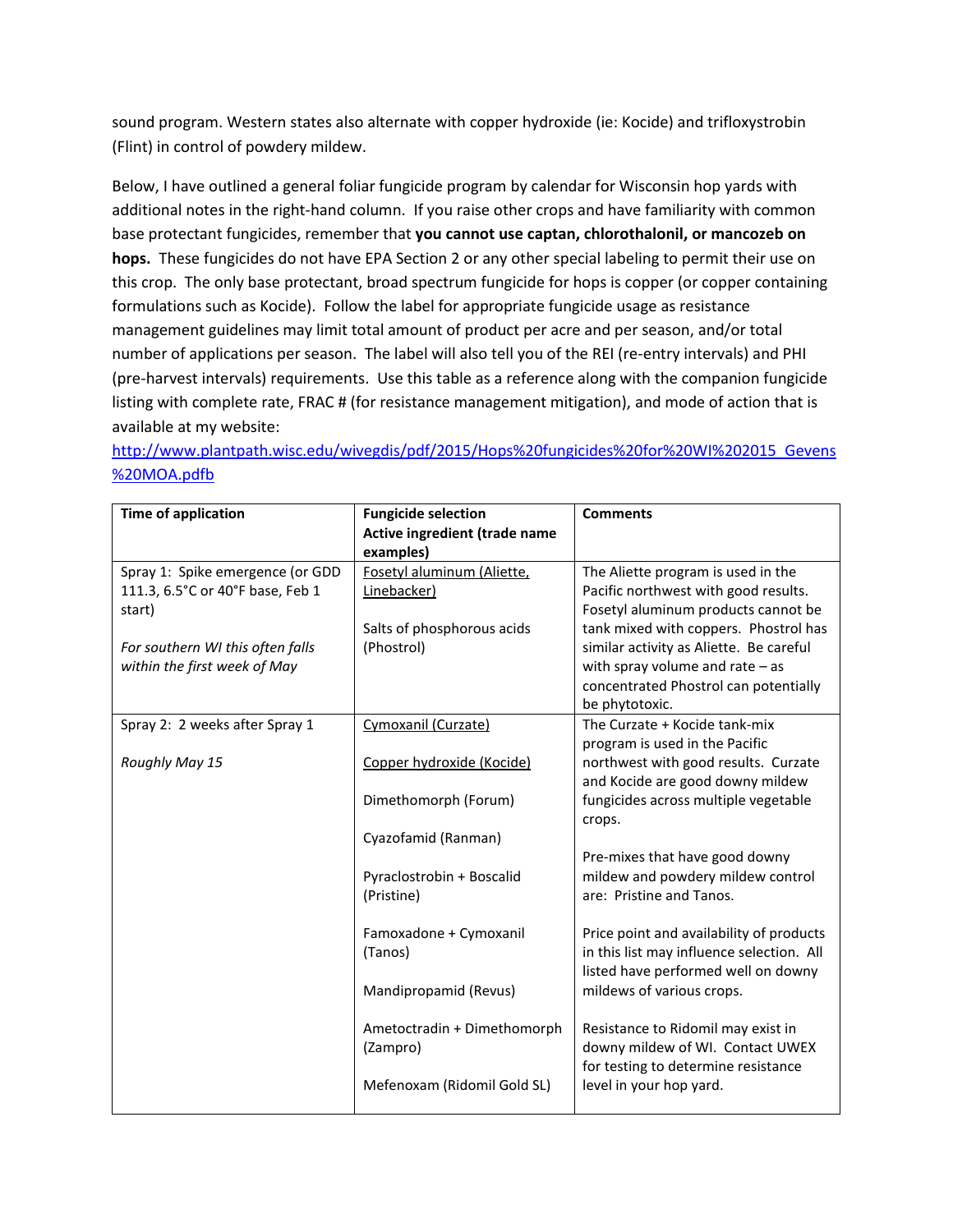| Spray 3: 2 weeks after Spray 2 | Fosetyl aluminum (Aliette,               | The Aliette program is used in the                                               |
|--------------------------------|------------------------------------------|----------------------------------------------------------------------------------|
|                                | Linebacker)                              | Pacific northwest with good results.                                             |
| Roughly May 30                 |                                          | Fosetyl aluminum products cannot be<br>tank mixed with coppers. Phostrol has     |
|                                | Salts of phosphorous acids<br>(Phostrol) | similar activity as Aliette. Be careful                                          |
|                                |                                          | with spray volume and rate $-$ as                                                |
|                                |                                          | concentrated Phostrol can potentially                                            |
|                                |                                          | be phytotoxic.                                                                   |
| Spray 4: 2 weeks after Spray 3 | Cymoxanil (Curzate)                      | The Curzate + Kocide tank-mix                                                    |
|                                |                                          | program is used in the Pacific                                                   |
| Roughly June 15                | Copper hydroxide (Kocide)                | northwest with good results. Curzate<br>and Kocide are good downy mildew         |
|                                | Dimethomorph (Forum)                     | fungicides across multiple vegetable                                             |
|                                |                                          | crops.                                                                           |
|                                | Cyazofamid (Ranman)                      |                                                                                  |
|                                |                                          | Pre-mixes that have good downy                                                   |
|                                | Pyraclostrobin + Boscalid                | mildew and powdery mildew control                                                |
|                                | (Pristine)                               | are: Pristine and Tanos.                                                         |
|                                | Famoxadone + Cymoxanil                   | Price point and availability of products                                         |
|                                | (Tanos)                                  | in this list may influence selection. All                                        |
|                                |                                          | listed have performed well on downy                                              |
|                                | Mandipropamid (Revus)                    | mildews of various crops.                                                        |
|                                |                                          |                                                                                  |
|                                | Ametoctradin + Dimethomorph              | Resistance to Ridomil may exist in                                               |
|                                | (Zampro)                                 | downy mildew of WI. Contact UWEX<br>for testing to determine resistance          |
|                                | Mefenoxam (Ridomil Gold SL)              | level in your hop yard.                                                          |
|                                |                                          |                                                                                  |
| Spray 5: 2 weeks after Spray 4 | Fosetyl aluminum (Aliette,               | The Aliette program is used in the                                               |
|                                | Linebacker)                              | Pacific northwest with good results.                                             |
| Roughly June 30                |                                          | Fosetyl aluminum products cannot be                                              |
|                                | Salts of phosphorous acids<br>(Phostrol) | tank mixed with coppers. Phostrol has<br>similar activity as Aliette. Be careful |
|                                |                                          | with spray volume and rate $-$ as                                                |
|                                |                                          | concentrated Phostrol can potentially                                            |
|                                |                                          | be phytotoxic.                                                                   |
| Spray 6: 2 weeks after Spray 5 | For Powdery and Downy                    | Powdery mildew (PM), if present, may                                             |
|                                | mildew control:                          | be problematic at this time of the year.                                         |
| Roughly July 15                |                                          | We often see PM on cucurbits and                                                 |
|                                | Pyraclostrobin + Boscalid<br>(Pristine)  | other crops at this time (earlier in hot                                         |
|                                |                                          | years).                                                                          |
|                                | Famoxadone + Cymoxanil                   | Pristine and Tanos are good pre-mix                                              |
|                                | (Tanos)                                  | selections for both PM and Downy                                                 |
|                                |                                          | mildew. Products with individual                                                 |
|                                | For Powdery mildew control:              | disease activity can be tank-mixed.                                              |
|                                |                                          |                                                                                  |
|                                | Trifloxystrobin (Flint)                  | If you have primarily or just a PM<br>problem, good selections include:          |
|                                |                                          | Flint, Tebustar, Rally, Quintec, Procure.                                        |
|                                |                                          | Neem oil and other horticultural oils                                            |